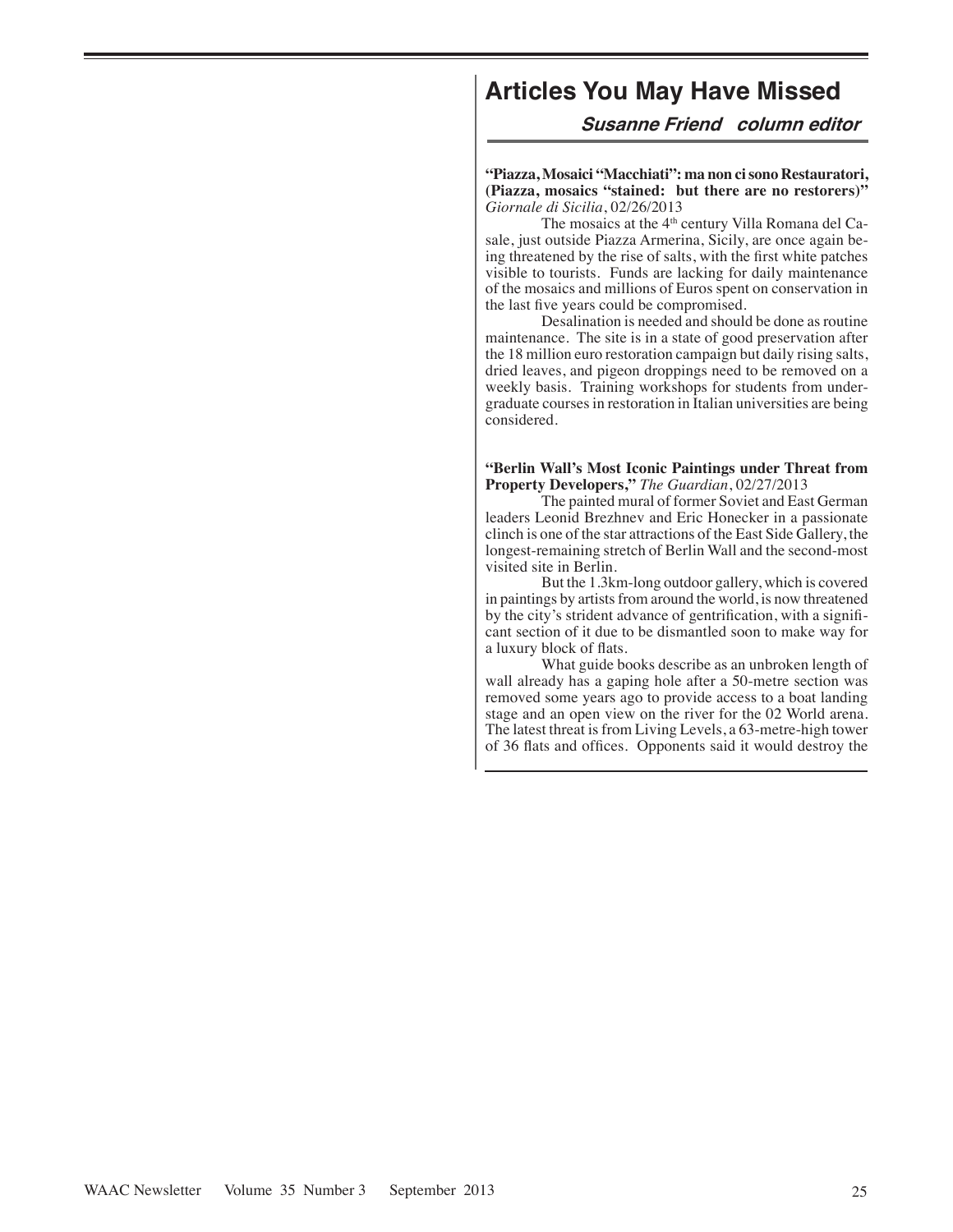aesthetics of the gallery, which is visited by an estimated 800,000 visitors a year, as well as insulting the memory of those who were killed on the former death strip.

Kani Alavi, head of the artists' initiative East Side Gallery, who led a  $E2.5m$  (£2m) restoration project of the wall four years ago, and was one of the original artists to paint on the wall, said the whole of the structure was now under threat.

#### **"Museo Egizio: Presentato il Restauro del Papiro,"(Restoration of the Papyrus presented at the Egyptian Museum)** *Cultura*, 03/01/2013

The restoration of the papyrus "Book of the Dead of Tasnakht" was presented at the Museum of Egyptian Antiquities in Turin, made possible by the Fondazione Citta'Italia.

The restoration was entrusted to a team of restorers specialized in papyri and involved conservation treatment as well as remounting. For some hundred years the Papyrus Tasnakht had been displayed in a single 18 meter frame with five other papyri and the mounting presented major problems, including direct contact with the glass, the presence of a significantly deteriorated cardboard backing and the incompatibility of materials used with the fragility of papyrus.

Only by dismantling was it possible to determine the true condition of the papyrus, characterized by light color and medium thickness. Some losses were found on the top and bottom edges – these had been likely filled in the nineteenth century with new papyrus that was slightly thicker than the original.

Following the practice of earlier times to stretch and reinforce the papyrus, sheets of paper had been adhered to the back with animal glue. Both the ligninrich paper and the glue showed obvious oxidation and subsequent browning of the papyrus on the front, especially along the joins. Losses caused by wood-eating insects had been retouched with tempera. A significant accumulation of dust was found on both sides of the papyrus.

#### **"Balance Restored, Shard by Shard,"** *The New York Times*, 03/27/2013

 The art collector Albert C. Barnes had no compunction about letting people know precisely how much he wanted things his way. So just imagine

how unhappy Barnes would have been about the state of a small gallery on the second floor of his foundation, whose collection was transplanted intact last year from the suburb of Merion to a sleek new home downtown.

Like many of the institution's galleries, this one united a handful of lovely Matisses and Klees with rather odd roommates, like works by unknown folk artists depicting birds. And Barnes crowned the whole conglomeration with a glass cabinet in the middle of the room displaying one of the best Greek vessels he ever bought, an Attic pyxis, or lidded round box, from 750 B.C., topped with four expressive horses.

But shortly after Barnes's death in 1951, while employees were documenting the collection, the earthenware pyxis shattered. The vessel, along with the case and all the other objects in it, were taken off view. Now, more than half a century later, they are about to reemerge from historical oblivion to bring the gallery, still called Room 17, back to its eccentric Barnesian counterpoise.

A new, large, windowed conservation lab headed by chief conservator Barbara Buckley, has become the locus of the first comprehensive efforts by the Barnes to take a hard look at its 2,500-object collection and assess what needs cleaning, stabilizing, conserving or even full-fledged restoration.

Margaret A. Little, senior conservator of objects, has been studying and working on the pyxis, removing weak adhesives and pieces of filler material used by earlier restorers. Judith F. Dolkart, the Barnes's chief curator, said the return of the sculptural elements to Gallery 17 — expected to happen by summer — would not only bring the small gallery back to its intended state but would also re-establish a kind of balance on the foundation's second floor.

#### **"L'Aquila Staggers Towards Recovery on Fourth Anniversary of Quake,"** *The Art Newspaper*, 04/01/2013

As the fourth anniversary of the earthquake that devastated L'Aquila comes up on 6 April, the Italian town's fate finally seems to be improving. Some restoration projects are already under way, although locals are still holding protests and art historians are up in arms over proposed plans to build a shopping mall and car park beneath the main square.

Hardly any restoration work was carried out on L'Aquila's ravaged centre for three years and it remained a ghost town, while 13 controversially expensive "new towns" were built on the outskirts for the 73,000 homeless residents. These were built without any kind of tendering process, sparking several allegations of government corruption.

The first round of overdue restoration projects, funded by the Italian government, is now under way, just months after power was handed back to the local authorities. Notably, the government will spend an initial  $\epsilon$ 14m to restore the 15th-century Spanish castle, which houses the Museo Nazionale d'Abruzzo, and  $E10m$  will be spent on the 18th-century Duomo in L'Aquila's main square.

Foreign governments have also pitched in to help. The amount of damage to the town's historic centre and the surrounding area is so vast that works are expected to carry on at least until 2021. Restoration will involve around 485 separate sites and will cost an estimated €525m.

## **How Many Light Bulbs Does It Take to Discolor a van Gogh?**, ArtNews, 04/03/13

Last year, conservators at the Van Gogh Museum in Amsterdam noticed that areas of bright yellow paint in many of the artist's works, such as Sunflowers, were turning shades of green and brown.

To find out why, they teamed up with scientists at the University of Antwerp in Belgium. Online news reports claimed that the scientists found prolonged exposure to LED lights to be the cause of the darkening. That conclusion, however, is inaccurate. "This was not a study into the effects of LED lighting," says Ella Hendriks, a senior conservator at the Van Gogh Museum. "It was a study on the aging process of the yellow pigment."

Lead by Koen Janssens, the Antwerp researchers tested samples of the browning paint and identified it as chrome yellow. Janssens and his team then found that exposure to light caused samples of chrome yellow to darken. Lighter shades of the pigment, he explained, darkened quickly because they contain a high amount of sulfur, which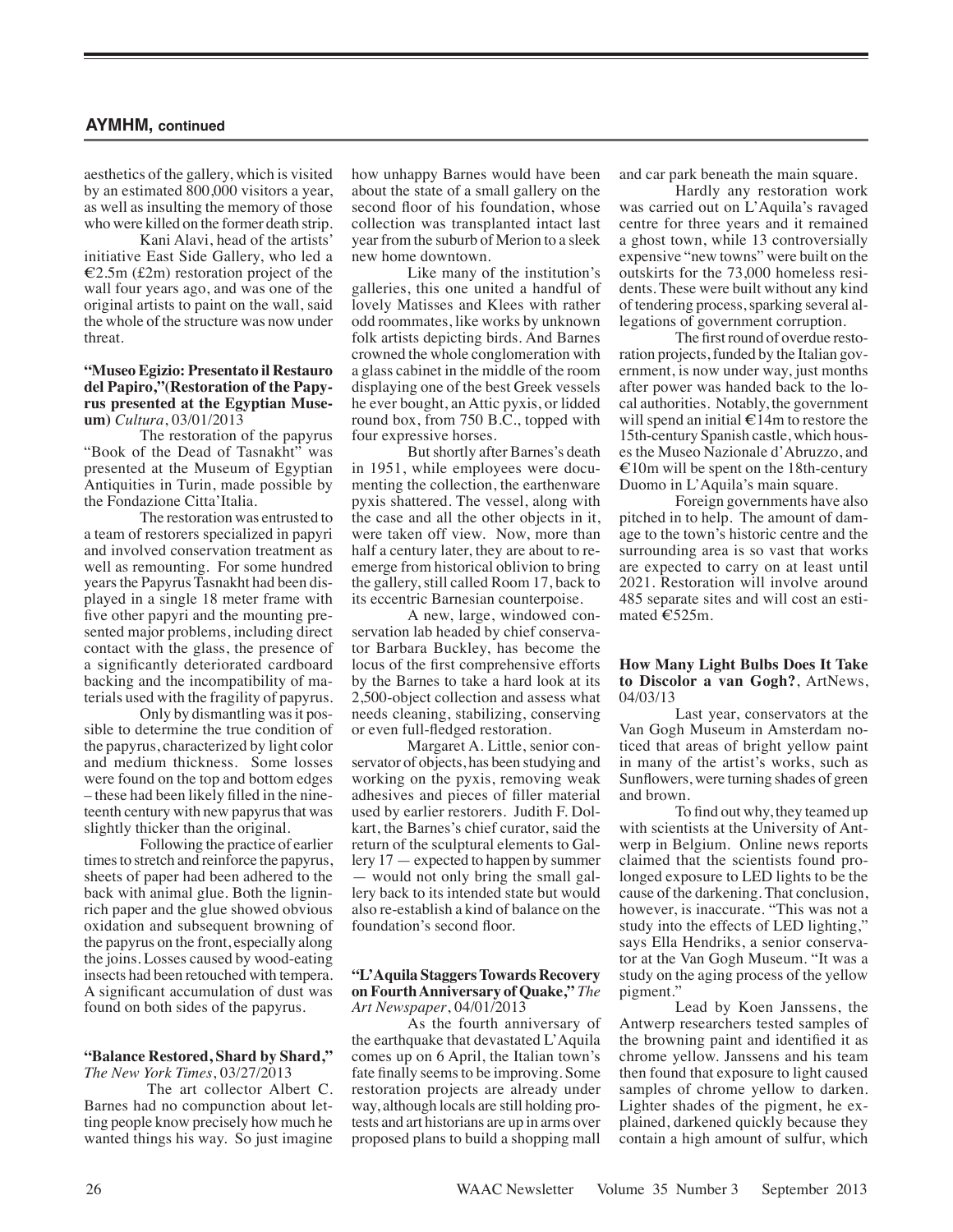makes them more susceptible to chemical reactions. Dark shades of chrome yellow contain little sulfur, and were less affected by light.

The darkening of the paint is permanent, says Janssens, and "to reverse this chemical reaction would likely cause more damage to the paintings." But the study did not isolate which band of light caused the browning or attribute it solely to LED bulbs.

This information is still of use to museums. As institutions phase out halogen and incandescent lighting in favor of energy-efficient alternatives like LED bulbs, they need to understand the possible effects these lights will have on artworks.

# **"To Salvage and Sell?,"** *The Art Newspaper*, 04/04/2013

After Superstorm Sandy hit New York City last October, conservator Gloria Velandia's studio was littered with hundreds of damaged works of art. But whether she repaired a work depended not so much on the extent of the damage, but on whether or not she received approval to proceed from the insurance company paying the bill.

The insurance adjusters might decide it's cheaper instead to declare a work "a total loss" and pay out its insured value. But paying out a total loss isn't the end of the story.

"There is a group of collectors who say: 'Let us know if you have damaged work,'" says Christiane Fischer, the president and chief executive of AXA Art Insurance Americas. This is the littleknown world of "salvage art", which raises a host of questions about valuation, the art market, and its integrity.

When the damage to a work is deemed a "partial loss", the insurer pays the cost of repair and also compensates the owner for any loss in value. But when an insurance company declares an existing work of art a total loss, the insurer compensates the owner the full, insured amount—and then it owns the work.

"Art that is a 'total loss' can still have value. If there's not an agreement that we shouldn't resell, the insurance company can do whatever it wants," says Fischer.

The salvage art market's size is difficult to estimate, because the major insurance players do not reveal figures.

However, the world of salvage art is full of paradoxes and ethical quandaries.

Work that is only slightly damaged, if at all, may still be declared a total loss by an insurance company. Work that is severely damaged may be repaired by the insurer and then reappear on the market, with potential buyers none the wiser. There can be a "corruption of morals on every side of the table", says Renée Vara, an independent appraiser, a board member at the Appraisers Association of America, and a former national fine art specialist at Chubb.

To the outsider, total loss can seem arbitrary. Clearer reasons for total loss are destruction by catastrophe. Art may also be declared a total loss for economic reasons. "If the conservation cost plus loss in value is higher than a total loss [payment], then it's a total loss," says AXA's Fischer.

Valuation can be especially sticky. Do clients lie? "Absolutely," says Straus. Then there are conflicts of interest, such as when an auction house gives a valuation for a damaged work it may later sell. The insurers are quick to state that when they sell salvage art, they disclose everything. Whether that information reaches the ultimate purchaser is another question.

At auction, the insurer is not identified as the consignor, which would immediately raise condition questions. All insurers contacted agree on one point—if an artist does not want the work repaired or renounces the work after it is conserved, it is a total loss. Artists can also disclaim work under the Visual Artists Rights Act.

#### **"Art Restoration Project at WIU,"** *Western Illinois University*, 04/05/2013

The Western Illinois University collection of Federal Art Project works will be included in the exhibition "A New Deal for Illinois: The Federal Art Project of Western Illinois University," which will be shown at the Figge Art Museum in Davenport, IA.

WIU's Federal Art Project collection was formed in the 1930s when University officials commissioned works through the Public Works of Art Project, and later through the Federal Art Project of the Works Progress Administration (FAP/WPA). WIU Art Gallery Director Ann Marie Hayes-Hawkinson said Macomb is fortunate to have this collection.

Commissioned works were used to decorate classrooms, hallways and other public spaces on campus. The WIU Art Gallery is now home for these works. Some of the works in the collection are in need of conservation. The exhibition and the conservation initiative represent Western's dedicated efforts to preserve and promote knowledge of the important legacy of New Deal art.

Sponsored works will be sent to The Conservation Center in Chicago before the exhibition travels to the Quad Cities. To help visitors to the exhibition understand what art restoration entails, Hayes-Hawkinson and a University Television crew will visit Chicago to interview conservators.

### **"Queen Mary Restoration Efforts**  Continue as Ship Marks 20<sup>th</sup> Anni**versary of Historic Designation,"** *Long Beach Business Journal*, 04/10/2013

While the Queen Mary will mark its 20th year as a registered national historic place on April 15, efforts over the past five years have taken shape in the form of a conservation management plan to guide restoration and preservation of the ship as an art piece and tourist destination.

One of the crown jewels of Long Beach since 1967, the Queen Mary ship underwent a substantial conversion from the point it permanently docked in Long Beach's harbor to 1971. Part of that conversion was to redesign the ship as a destination with a hotel, event space and attractions on board.

John Thomas, the ship's historic consultant, said, "Today we are working with the city to take more of a focus of the ship being a historical art piece as well as a destination." Thomas said he and his conservation team work with City of Long Beach Asset Management Bureau Manager Victor Grgas and his bureau to come up with the most appropriate protocols and treatments for the ship.

There is still a large quantity of furniture, artwork and other items in storage aboard the ship to be explored and used in restoring the ship in the adaptive reuse process. Approximately 70 percent of the conservation management plan is research, 20 percent is actions to be taken and 10 percent is evaluation of what has been done. The ship's desig-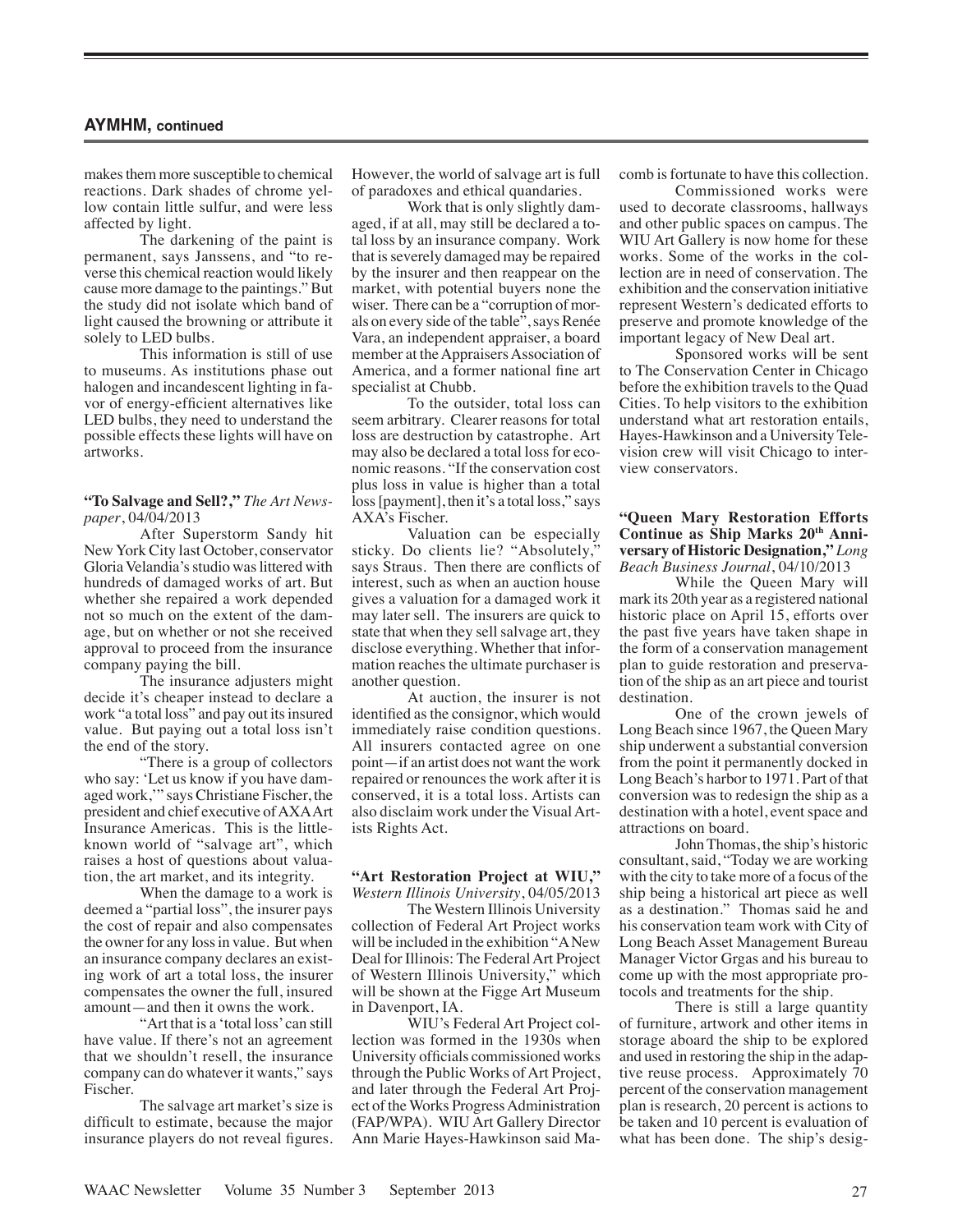nation as a national historic landmark "enables us to be more critical" in the conservation process, said Thomas.

#### **"Mosque Conversion Raises Alarm,"** *The Art Newspaper*, 04/11/2013

One of the most important monuments of late Byzantium, the 13th-century Church of Hagia Sophia in the Black Sea city of Trabzon, which is now a museum, will be converted into a mosque, after a legal battle that has dramatic implications for other major historical sites in Turkey.

For around 50 years, responsibility for the Church of Hagia Sophia in Trabzon has rested with Turkey's Ministry of Culture and Tourism. The courts now accept the claim made by the General Directorate of Pious Foundations, the government body responsible for most of the country's historical mosques, that this has been an "illegal occupation".

The court has ruled that Hagia Sophia is an inalienable part of the foundation of Sultan Mehmed II who first turned the church into a mosque after his conquest of the Empire of Trebizond in 1462. The head of the directorate declined to speculate on whether this would mean covering up nearly half the wall space taken up with figurative Christian art, including the dome depicting a dynamic Christ Pantocrator.

Concern for the building is prompted by the fate of Istanbul's Arab Mosque—originally a 14th-century Dominican church—also administered by the directorate. An earthquake in 1999 shook loose plaster from the vaults revealing frescoes and mosaics. The conservation of these paintings was finished last year but they were immediately recovered.

Like its namesake in Trabzon, Hagia Sophia in Istanbul was also turned into a mosque, after Mehmed II's conquest of the city in 1453. It was famously made into a museum in 1935 by cabinet decree—unlike the informal arrangement in Trabzon.

The re-conversion of Istanbul's Hagia Sophia into a mosque has long been the "golden apple" sought by Turkey's religious right. Recent experience suggests that the directorate reconstructs mosques without regard for the millennia of history they contain.

#### **"Over U.S. Objections, Hopi Tribal Masks Sold in France,"** *The Los Angeles Times*, 04/12/2013

Dozens of Native American masks were sold at auction in Paris despite objections by the Hopi tribe, which considers the items sacred, and the U.S. government.

The 70 masks sold for a total of about \$1.2 million after a French court approved the auction, rejecting arguments by the Hopi tribe and its supporters that the items should not be up for sale because they are "sacred figures" of their ancestors, not art.

The items, mainly Hopi tribal artifacts dating to the 19th and early 20th centuries, went on display at the Drouot auction house before the sale. The masks, made from wood, leather, horse hair and feathers and painted in vivid red, blue, yellow and orange, are thought to have been removed from a northern Arizona reservation in the 1930s and '40s.

The Hopi tribe, which now numbers fewer than 14,000 people, keeps its masks, called Kachina and believed to be actual spirits, out of public view and considers it sacrilegious even for pictures of the objects to be shown. The masks are referred to as "qwatsi" – friends – and are worn during ceremonial dances to represent deities, but also mythical ancestors.

#### **"Conservators Told to Follow Star Trek Captain's Orders,"** *The Art Newspaper*, 04/12/2013

"Take every opportunity to tell people what you do," said Fiona Hyslop, the Scottish government's Cabinet Secretary for Culture and External Affairs at opening of "Positive Futures in an Uncertain World," Icon's triennial conference at the University of Glasgow, on Thursday 11 April.

"The sector needs to get smarter about shouting about culture." Hyslop's message was repeated by other speakers at the conference, including the chancellor of the university, Kenneth Calman, urging the assembled crowd of conservators to talk to politicians, captains of industry and the public about the importance of heritage preservation.

"The excellence of our profession often remains a longstanding secret," said David Leigh, a conservator and Icon's representative on the National Trust Council's art panel, alluding to the fact that the job of a conservator has been traditionally a backroom activity.

In the current economic climate, however, where resources are limited and cutbacks in staff and budgets have become a fact of life, one of the best ways to make a case for heritage preservation is to engage with the public.

Calman ended his plea for conservators to become more involved with the public by instructing the audience to follow two commands from a captain—not a captain of industry, but a captain nonetheless—Jean-Luc Picard from the USS Enterprise: "engage" and "make it so."

## **"Early Images of American Indians Found in a Vatican Fresco,"** *The New York Times*, 05/06/2013

Vatican officials say they have found what could be the first European images of American Indians in a fresco painted within two years of Christopher Columbus's first voyage to the so-called New World.

The lightly sketched group of men — nude save for what appear to be feathered headdresses and posed as if dancing — emerged during the restoration of a fresco of the "Resurrection of Christ" by the Renaissance artist Pinturicchio, painted in one of several rooms he decorated for Pope Alexander VI between 1492 and 1494.

The figures' appearance in the fresco is in keeping with a practice common during the Renaissance of introducing contemporary elements into historical or sacred scenes, said Franco Ivan Nucciarelli, a Pinturicchio scholar who teaches at the University of Perugia.

The figures emerged from under layers of soot and overpainting during a 2006 restoration of the space called Room of the Mysteries, which includes "Resurrection of Christ," but Vatican experts took a cautious approach to their findings. "We didn't publicize them because we wanted to carry out further verifications," said Maria Pustka, who is responsible for restoring the rooms once inhabited by Alexander VI.

Pinturicchio lightly sketched the figures in black and white paint directly onto the dried fresco, an unusual "and interesting" technique, she said, and they were painted over in successive restorations. When wet, the figures disappear altogether, she said.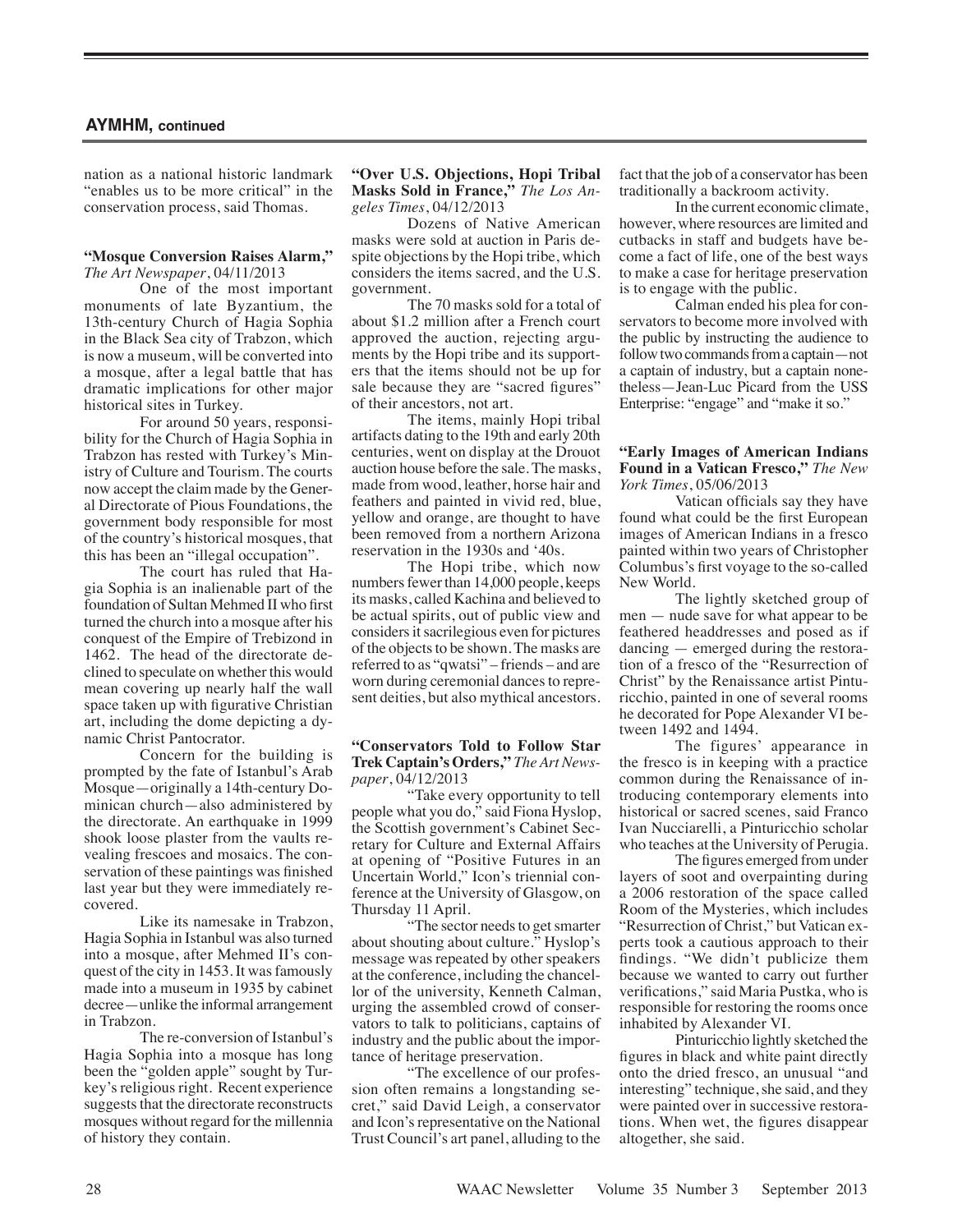#### **"Art Doctors: Midwest Art Conservation Center Keep Paintings Healthy,"** *Star Tribune*, 05/05/2013

One of only four nonprofit conservation labs in the country, the Midwest Art Conservation Center (MACC), located in a remote corner of the Minneapolis Institute of Arts, cleans and restores art of all kinds along with frames, documents, textiles and other objects. Its nine staff members also advise museums about the care and preservation of their collections, and work with first responders in disasters.

More laboratory than art studio, their offices are equipped with huge tables, elaborate air-filtration systems, sinks with ionized water, freezers, microscopes, and trays of solvents and brushes. They even make their own wooden-stemmed cotton swabs for removing grime from paintings. Cleaning art is MACC's bread-and-butter work.

Founded in 1977, it earns about two-thirds of its \$1 million annual budget restoring art for public institutions and private collectors, and gets the remainder from grants and donations. Over the past year, it freshened up about 24 pictures for the Minneapolis Institute of Arts, which has launched an Adopt-a-Painting program for fans to pay for cleanings (typical cost: \$1,400 to \$7,000).

Assistant curator Erika Holmquist-Wall prepared a "look book" that allowed enthusiasts to shop for projects. Supporters get to visit the conservation lab and observe the work, plus they have their names attached to the picture for five years.

## **"The Art of Asian Lacquer Draws Hundreds to Western New York,"** *The Buffalo News*, 05/16/2013

Dozens of artists and scholars from around the world converged on SUNY Buffalo State for a four-day symposium dedicated to the ancient art of Asian lacquer. To accompany the conference, the Burchfield Penney Art Center hosted "Asian Lacquer International," an exhibition that explores artists' diverse uses of lacquer in decoration, painting and sculpture.

Patrick Ravines, the director of Buffalo State's recently expanded art conservation department and an associate professor there, described lacquer as "a dying art" and the conference as an attempt to bring together artists and scholars whose paths might not otherwise cross.

The conference featured more than 25 speakers, including three artists working in the traditional mode of "Urushi," or Japanese lacquer: Kazumi Murose, Fumio Mae and Kunihiro Komori. It also featured talks by Metropolitan Museum of Art curator Barbara Brennan Ford, as well as panels moderated by Ravines and Buffalo State College design professor and lacquer expert Sunhwa Kim.

The breadth and ambition of this first-of-its-kind symposium, Ravines said, is extensive. "We've brought in art historians," he said. "We've brought in lacquer artists, craftspeople, conservators, restorers, scientists and museum people, and basically anybody who has touched or is touching lacquer and hasn't gotten a rash will be coming to talk to about it."

#### **"Cedar Rapids Shows Off Conservation Work in Progress,"** *KCRG.com*, 05/21/2013

Another bit of "Depression-era" art hidden away for decades will soon go on display again inside the council chambers at Cedar Rapids' city hall.

The Law and Culture mural on display in the old federal courthouse in Cedar Rapids was painted over for the final time nearly 50 years ago. But when the city of Cedar Rapids converted the old courtroom to a council chambers, the idea was to uncover all the hidden artwork.

Conservationists began work on uncovering the second hidden mural recently. The unveiling is set for June 1st. Scott Haskins, chief mural conservator for Fine Arts Conservation Laboratories, said uncovering artwork is not the same as stripping paint off a wall at home.

There are four murals in the city's council chambers. Fundraising to uncover the remain two is currently underway. The city is paying Fine Arts Conservation Laboratories \$87,940 for the work. The murals were created in 1937 and are approximately five feet tall and run for a total of 48 feet in length. The art depicts various scenes of industrial and social progress.

#### **"Digital Reincarnation for Dunhuang's Buddhist Art,"** *Dawn.com*, 05/24/2013

From the fourth century onwards the 492 largely hand-dug caves near Dunhuang acted as a depository for Buddhist art for around a millennium. Unesco describes the World Heritage Site as "the largest, most richly endowed, and longest used treasure house of Buddhist art in the world".

But their unique appeal is the very thing that is putting them under threat, with every visitor's entrance, body and breathing altering the delicate environmental balance inside the chambers. The remote site in Gansu province saw 800,000 visitors in 2012, up 20 per cent in a year. The recommended daily maximum is 3,000, but as many as 18,000 arrived on one public holiday last October.

Authorities must strike a difficult balance between limiting access to visitors and avoiding alienating them, particularly the hundreds of thousands of primarily Chinese tourists whose numbers are steadily rising. The digitisation project - which has been running for decades - is part of the solution, a grand project to transform the way visitors are received and cut the time they spend inside.

It is an immense task. The paintings cover 485,000 square feet. Thousands of images are taken of each chamber, using specialised lights to avoid damage, and then laboriously computerprocessed to create a precise cyber replica. "We have six working teams here on a very intense schedule. Each team must digitise three to four caves a year," said Wang Xudong, director general of the Dunhuang Academy.

Once the new system goes into effect next year visitors will be overseen as soon as they reach the airport and have to stick to a tightly controlled sightseeing circuit. In a domed theatre currently under construction they will view highdefinition images of the inside of the chambers, before taking a glimpse inside the real thing - but only for a limited time. "The typical tour might be 10 caves, and of those 10 caves there would be two or three of these so-called must-see caves," says Neville Agnew, a project specialist at the Getty Conservation Institute who has worked with the academy for 25 years.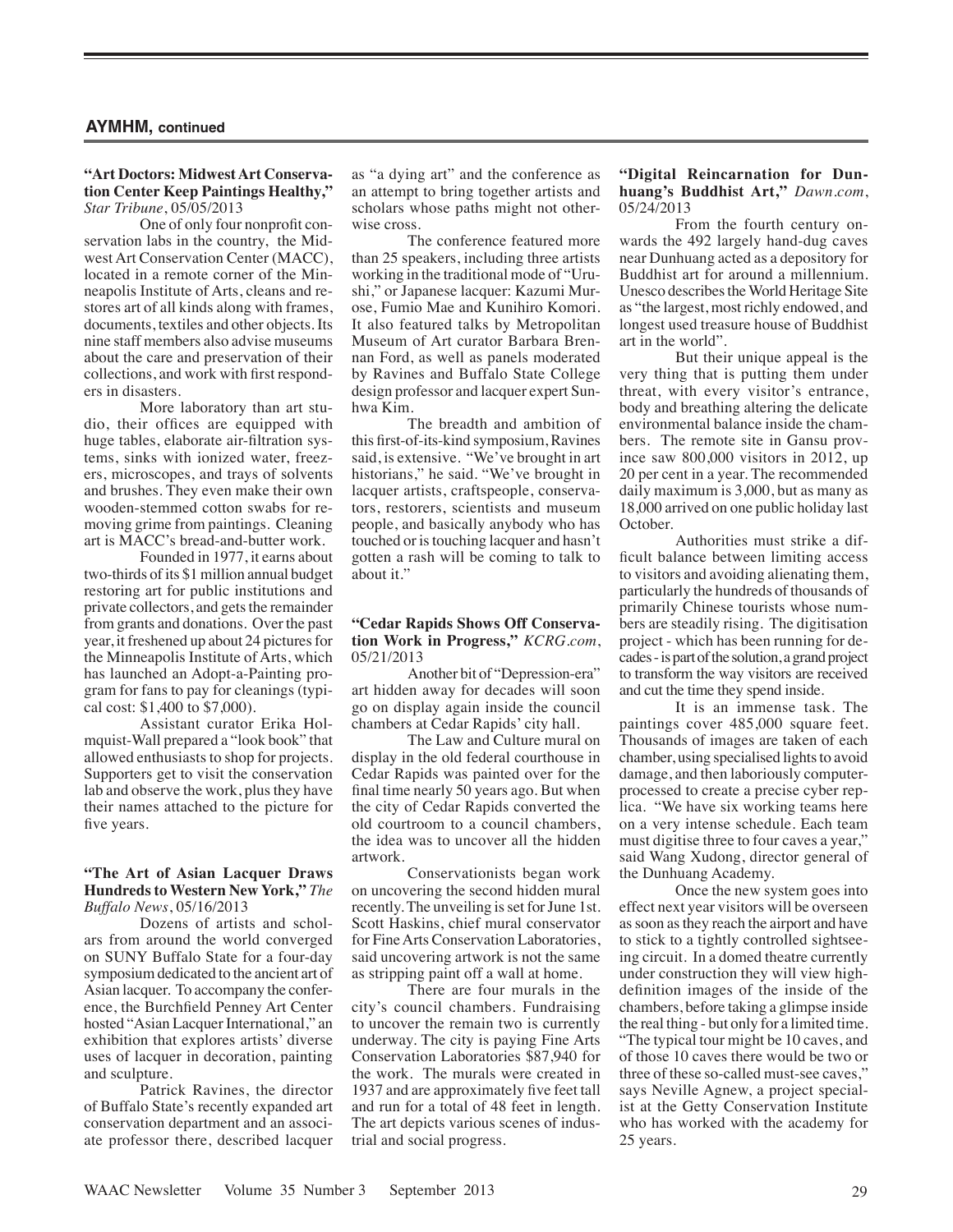#### **"Pacific Northwest Artists Restore Stanford Totem Poles to Their Original Grandeur,"** *Stanford News*, 05/30/2013

The first totem pole installed on the Stanford campus rests close to the Oval, tucked into a nearby grove of trees. Art Thompson finished the Nuuchah-nulth style pole, titled Boo-Qwilla, in 1995. The second pole, The Stanford Legacy by Don Yeomans, sits adjacent to the Law School's Crown Quad and was completed in 2002. Carved in the traditional Haida style, Yeomans' pole rises 40 feet in the air.

Over the years, the totem poles' paint had noticeably faded. In order to restore their vibrancy, artists John Livingston and his wife, Maxine Matilpi, traveled from Victoria, British Columbia, to help with the restoration. To uphold the integrity and appearance of the totem poles, it was important to match the original hues. "The colors are very traditional," Livingston said. "These are the same colors and tones that have been used for hundreds of years."

The estates of Don Yeomans and Art Thompson approved the paint selection. The work on the poles isn't strictly cosmetic. Elizabeth Saetta, an outdoor sculpture technician for the Cantor Arts Center, thoroughly cleaned the poles, treated them for insects and, after the painting was finished, applied a topcoat specifically designed for totem poles.

"The most important thing, especially with exterior pieces, is preventive maintenance," she said. "You are trying to keep water and insects out, and do it in a way that doesn't visually change the pole."

#### **"Bank of America Merrill Lynch Helps Conserve Three Tudor Portraits at the National Portrait Gallery in London"**, *Here is the City*, 06/2013

Bank of America Merrill Lynch has announced that the National Portrait Gallery in London will receive funding to conserve three Tudor Portraits through the company's global Art Conservation Project. This is one of 24 projects in 16 countries around the world that has been selected for grant funding in 2013.

The three portraits being renovated include one of Queen Elizabeth I in her early 40's, which is thought to be one of only two surviving large portraits associated with Nicolas Hillard. Yellowing varnish on the work has distorted the appearance of the original colour scheme but once properly conserved, the painting will clearly display the skill of Tudor artists.

Also being restored is a portrait of Edward VI by an unknown artist after Hans Holbein the Younger. During the conservation treatment, experts will examine the level of overpaint used particularly in the background of the painting.

The third piece being restored is a portrait of Edward VI and the Pope by an unknown artist. Created during the reign of Elizabeth I, it depicts Henry VIII on his deathbed, pointing towards his successor Edward VI.

During the restoration process, technical analysis will be undertaken in order to contextualise the production of a fourth painting, a version of the 'Armada Portrait' of Elizabeth I.

The Bank of America Merrill Lynch Art Conservation Project was introduced in 2010 in Europe, the Middle East and Africa and expanded to the Americas, Asia and Australia in 2012. To date, it has funded the conservation of more than 57 projects in 25 countries around the world.

#### **"International Art Conservation Project to Help Preserve the Watts Towers,"** *Market Watch* 06/10/2013

Bank of America announced that it has provided funding to assist with the restoration of Simon Rodia's Watts Towers in Los Angeles through its 2013 Art Conservation Project, a global effort that will conserve 24 projects in 16 countries around the world, including eight in the United States.

The funding has been used to help Los Angeles County Museum of Art (LACMA) provide staff time and expertise to identify repairs to the Watts Towers, provide day-to-day maintenance and long-term care of the Towers, and increase awareness of the landmark. The project was selected because the Watts Towers, constructed between 1921 and 1954 by Simon Rodia, are an iconic part of Los Angeles and due to wear and tear are in need of necessary restoration efforts.

Art conservation project recipients were unveiled today at an event at LACMA, including notable projects such as "Number 1A," "One," and "Echo" by Jackson Pollock at the Museum of Modern Art; 13 mural drawings by Diego Rivera at the Detroit Institute of Arts; four Tudor paintings at National Portrait Gallery in London, England; "Scholar in His Study" by Rembrandt at the National Gallery in Prague, Czech Republic; and a Frida Kahlo photography collection at La Casa Azul in Mexico City, Mexico.

#### **"Artist Restoring Tourtellotte Memorial Room's Aging Paintings***," The Bulletin*, 06/11/2013

For the last several weeks, Rhode Island-based artist Roy Collins has been cleaning, re-guilding and refurbishing several historic paintings that have been gathering dust and dirt for decades inside the Tourtellotte Memorial Room in North Grosvenordale, Connecticut.

In the Memorial Room, in the heart of Tourtellotte Memorial High School, 89 paintings of varying size hang on the space's recently repainted walls, rising up to the room's vaulted ceiling. "This museum and school is one of the oldest of its kind," curator Joe Lindley said. But time took a toll of the paintings, dulling their frames with dirt and causing paint to flake and crumble.

Lindley hired Collins to restore the museum's paintings to their original luster. "We're looking to do eight paintings a year, depending on the size of the piece," Lindley said. "We've planned to spend roughly \$3,000 each year on the restoration and, in some years, that could mean one large painting gets done."

The paintings, most dating from the late 1800s, include towering portraits, still lifes and landscapes, most bracketed in 22-carat gold-leaf frames. Collins, an art dealer who rehabilitates paintings for several auction houses, said restoring the paintings means removing accumulated grime from crevices in the frames and applying tissue-paper-thin swatches of gold leaf onto the dulled portions.

In some cases, sections are sanded or repainted. The painting's surfaces are given a light going-over with a "secret recipe" of cleaners and, if necessary, touched up.

#### **"Conserving Works made with Synthetic paints,"** *The Art Newspaper*, 06/13/2013

The American Abstract Expres-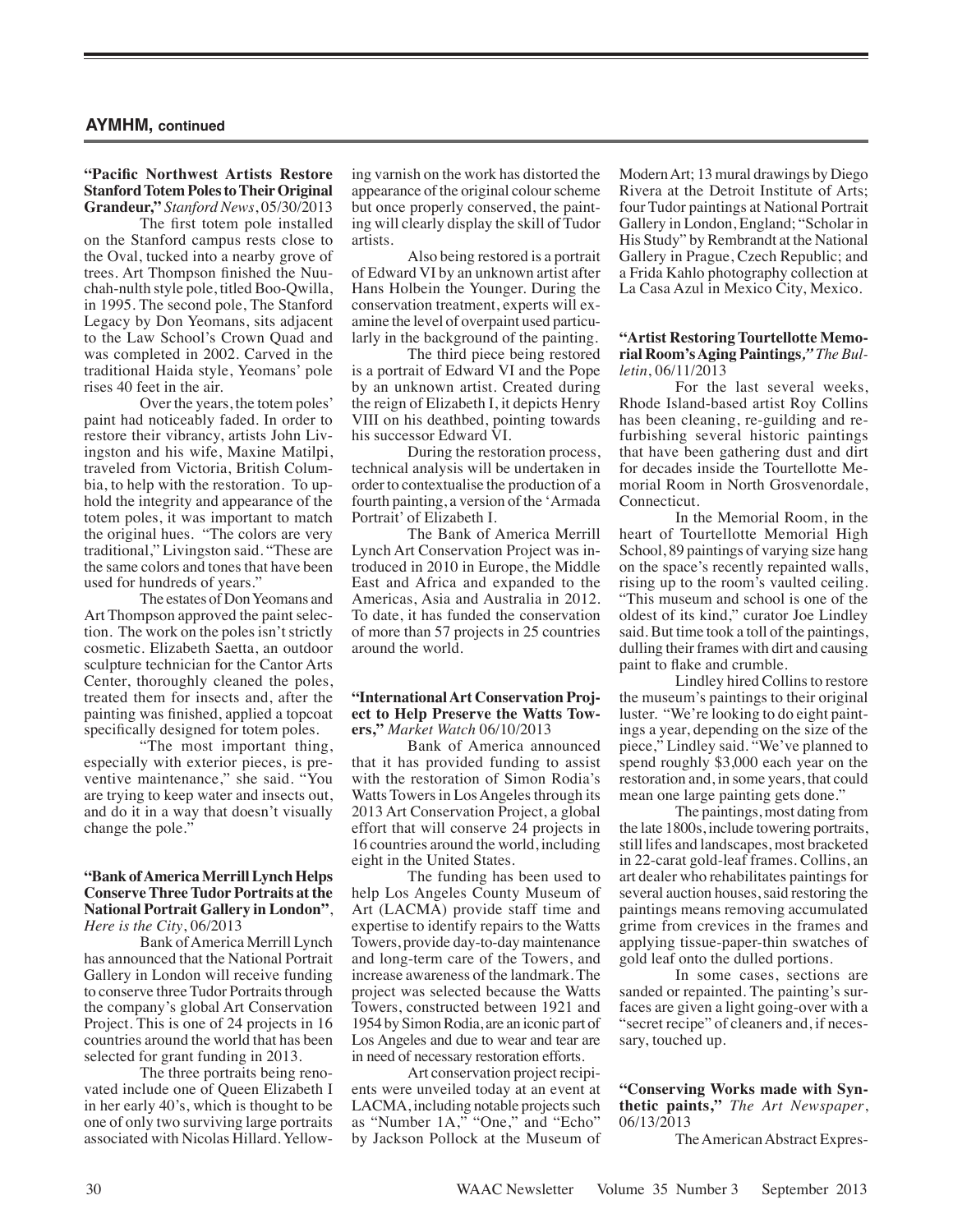sionist Clyfford Still is one of the latest artists to be put under the Getty Conservation Institute's (GCI's) microscope. As part of its Modern Paints project, the institute teamed up with the artist's estate, the Hirshhorn Museum in Washington, DC, and the Artex Conservation Laboratory to analyse several key works representative of Still's oeuvre.

Although the artist is known to have used traditional paints, especially oils, scholars have long wondered whether he added the oils to hand-ground pigments (these types of pigments were found in his studio after his death) or to tube paints. The findings are due to be published in mid-2014 in the GCI's series "The Artist's Materials."

Still joins good company as other artists in the series includes Willem de Kooning and Lucio Fontana. One of Jackson Pollock's largest paintings, One: Number 31, 1950 , is now back on display at New York's Museum of Modern Art after a nine-month project to clean and examine the work "inch by inch".

The museum's chief conservator, James Coddington, kept the public abreast of the project in posts on MoMA's Inside/Out blog. The drip patterns of this 9ft x 17ft painting show that Pollock applied paint while the canvas was on the floor as well as when it was popped up. The examination also revealed that some paint had been applied after the artist's death in 1956—possibly during a mid-1960s restoration.

This was removed during the cleaning process. Conservators will soon begin work on another painting by Pollock, Number 1A, 1948. The project is being sponsored by Bank of America Merrill Lynch as part of its art conservation grant programme.

To a Summer's Day, 1980, an acrylic on linen work by the British artist Bridget Riley is currently in the Tate's conservation studio. The composition consists of a series of undulating wave patterns in pink, lilac, blue and ochre yellow stripes set on a white background. Conservators expect to use a dry cleaning process to remove the thin veil of dirt that has accumulated on the painting's surface in recent months. Although this will be a minimal treatment, cleaning is required as the work's optical illusion depends upon the stark contrast between the white and the coloured stripes.

#### **"Artist Feels Sacred Duty In His Restoration Work,"** *Columbus Dispatch*, 06/14/2013

The statue of Jesus needed a few touch ups after being repositioned in an alcove overlooking the sanctuary of Sacred Heart Church in Italian Village. So Todd Brausch got to work, quickly mixing paint to match Jesus' brown hair and climbing up scaffolding to fill in his eyebrows and beard and make other small fixes.

Few details are lost on Brausch, who specializes in restoration, refinishing and fine art. Raised a Roman Catholic, he has found a niche for his craft in Catholic churches. Brausch recently completed work to refinish the Sacred Heart of Jesus statue, as well as a companion Sacred Heart of Mary statue for a chapel.

The work capped a restoration project that included repainting walls, marbleizing columns, and restoring the altars and lectern at the Tudor Gothicstyle church that seats about 800 and was dedicated in 1923. The altars required sanding, smoothing and resculpting before spray-painting to avoid brush strokes. Pieces then were glazed for an aging effect, and 23-karat gold leaf was applied to accent carvings of angels and doves.

Brausch, who studied at the Columbus College of Art and Design and in Ortisei, Italy, started his business, T. Brausch Studio in Lithopolis, in 1999. He started work on Catholic churches shortly thereafter.

## **"Rare Drawings by George Bridgman, Inspiration to Norman Rockwell, Return Following Yearlong Conservation,"** *Art Daily.org*, 06/19/2013

The Norman Rockwell Museum announces the conservation and return to its American Illustration Collection of 28 rare drawings on paper by anatomy and figure-drawing teacher and illustrator George Bridgman (1864-1943).

The damaged drawings were taken to Williamstown Art Conservation Center (WACC) in nearby Williamstown, MA, where they received treatment in 2012 and 2013 under a grant from the federal Institute of Museum and Library Services (IMLS). The 28 drawings are part of a larger gift of more than 100 Bridgman study drawings that had been donated to the Museum in 2010.

Bridgman's influence on 20th century American art is deep. He is best known for his popular life drawing and anatomy books that are still used today. Bridgman established a unique technique for capturing human anatomy, gesture, and details by representing parts of the body as geometric forms.

As an instructor at the Art Students League in New York for 45 years, he taught nearly 70,000 students, among them sculptor Paul Manship, abstractionist Arshile Gorky, abstract expressionist Jackson Pollack, Peter Max, and Norman Rockwell. Bridgman was an inspiring presence for the young Rockwell, who spoke highly of him in his 1960 autobiography, "My Adventures as an Illustrator."

The Bridgman drawings had not been easily accessible to researchers for decades, nor have they been presented in public exhibitions. The treated drawings – along with the entire Bridgman collection – provide scholars and curators with an unparalleled resource on how Bridgman constructed his lessons and taught figure drawing in the classroom and through his books.

#### **"Philadelphia Museum of Art's Sculpture Diana by Augustus Saint-Gaudens to be Regilded,"** *artdaily.org*, 06/25/2013

The Philadelphia Museum of Art will undertake a major project to regild Diana, the thirteen-foot-tall sculpture of the Roman goddess by Augustus Saint-Gaudens that commands the Museum's Great Stair Hall and was once mounted atop the tower of Madison Square Garden.

Made possible by a grant from Bank of America, this work will be undertaken by the Museum's Conservation Department in consultation with its department of American Art and is expected to last approximately four months.

"Most people do not realize that the sculpture's gray-green surfaces once gleamed in gold," said Timothy Rub, the George D. Widener Director and CEO.

The treatment plan will consist of corrosion removal, surface preparation for the application of gold size, and the laying of 180 square feet of gold leaf. This regilding project involves several